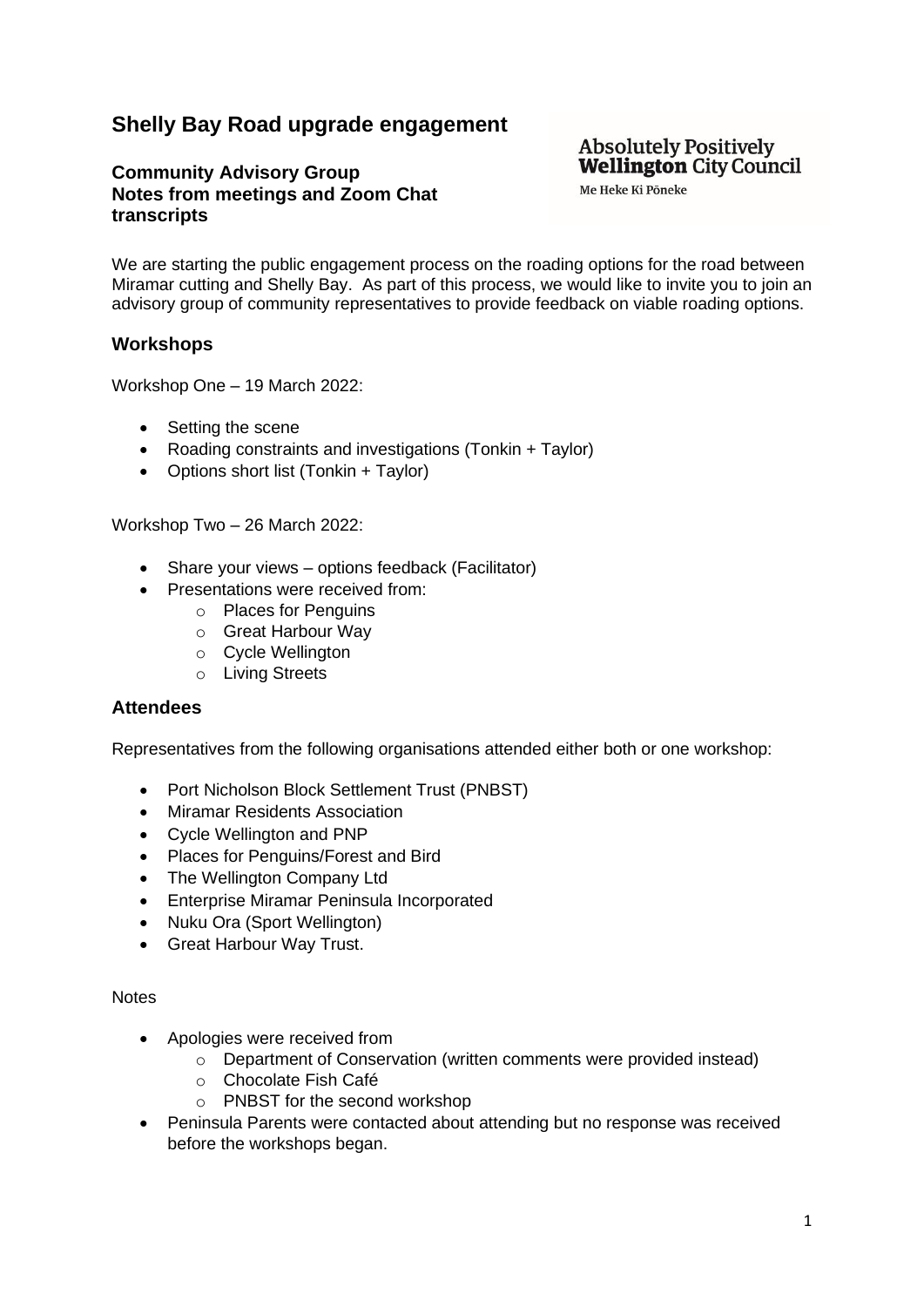| <b>High level themes</b> |                                                                                  |  |
|--------------------------|----------------------------------------------------------------------------------|--|
| Penguins,                | Lack of consideration of ecological and biodiversity issues                      |  |
| and                      | Concerns from a wildlife perspective (RMA)<br>٠                                  |  |
| habitats                 | Balance of maintaining access and protecting coastal environments<br>$\bullet$   |  |
|                          | Penguins go back to the same place for breeding and moulting<br>٠                |  |
|                          | Active at dawn and dusk, venture into houses and rock walls<br>$\bullet$         |  |
|                          | Threats - dogs off leash, cars, additional people moving around the              |  |
|                          | area                                                                             |  |
|                          | Cantilevered pathways could be used<br>٠                                         |  |
|                          | Under road tunnels<br>$\bullet$                                                  |  |
|                          | Appropriate signage for penguins, dogs on leash etc<br>$\bullet$                 |  |
|                          | The use of using rock sizing or reefs for resting, moulting, and<br>$\bullet$    |  |
|                          | nesting                                                                          |  |
|                          | Recommend looking at species impacts for the whole of the site -<br>٠            |  |
|                          | the road and the residential development area as there will be                   |  |
|                          | overlaps.                                                                        |  |
|                          | Consider impacts on shorebirds such as oyster catchers, terns, and<br>$\bullet$  |  |
|                          | shags as well as lizards.                                                        |  |
|                          | Survey for threatened plants to identify species on the peninsula.<br>$\bullet$  |  |
|                          |                                                                                  |  |
| Pedestrians              | Footpaths are for pedestrians<br>٠                                               |  |
|                          | Shared paths are for both pedestrians and cyclists<br>٠                          |  |
|                          | Definition of 'Pedestrian' includes those using wheelchairs and<br>$\bullet$     |  |
|                          | walking aids                                                                     |  |
|                          | Expects footpaths on both sides with one side as a minimum<br>٠                  |  |
|                          | Sustainable transport hierarchy puts pedestrians first, cyclists<br>$\bullet$    |  |
|                          | second and private cars last                                                     |  |
|                          | Want a fully separated path<br>٠                                                 |  |
|                          | Walkers on this stretch don't live in just Miramar, it gets used by<br>$\bullet$ |  |
|                          | regional walking groups, so walkers come from all over the region.               |  |
| Cultural                 | Protection and preservation of mana whenua identity and presence<br>$\bullet$    |  |
|                          | is important                                                                     |  |
|                          | Consistency around storytelling around the wellington                            |  |
|                          | cycleways/pathways - cultural narrative to be the same                           |  |
|                          | Want to retain existing natural amenity                                          |  |
| General                  | Re-framing the opportunity 'designing the best experiences for                   |  |
|                          | $\bullet$<br>people and environment, - 'the journey is the destination'          |  |
|                          | Consider slowing traffic down to 30kms per hour                                  |  |
|                          | Safety of walkers/cyclists still a concern along with road rage and              |  |
|                          | the heavy construction vehicles                                                  |  |
|                          | Many sports cyclists use the area to train and there are also events             |  |
|                          | - these are likely to use the road rather than cycle paths                       |  |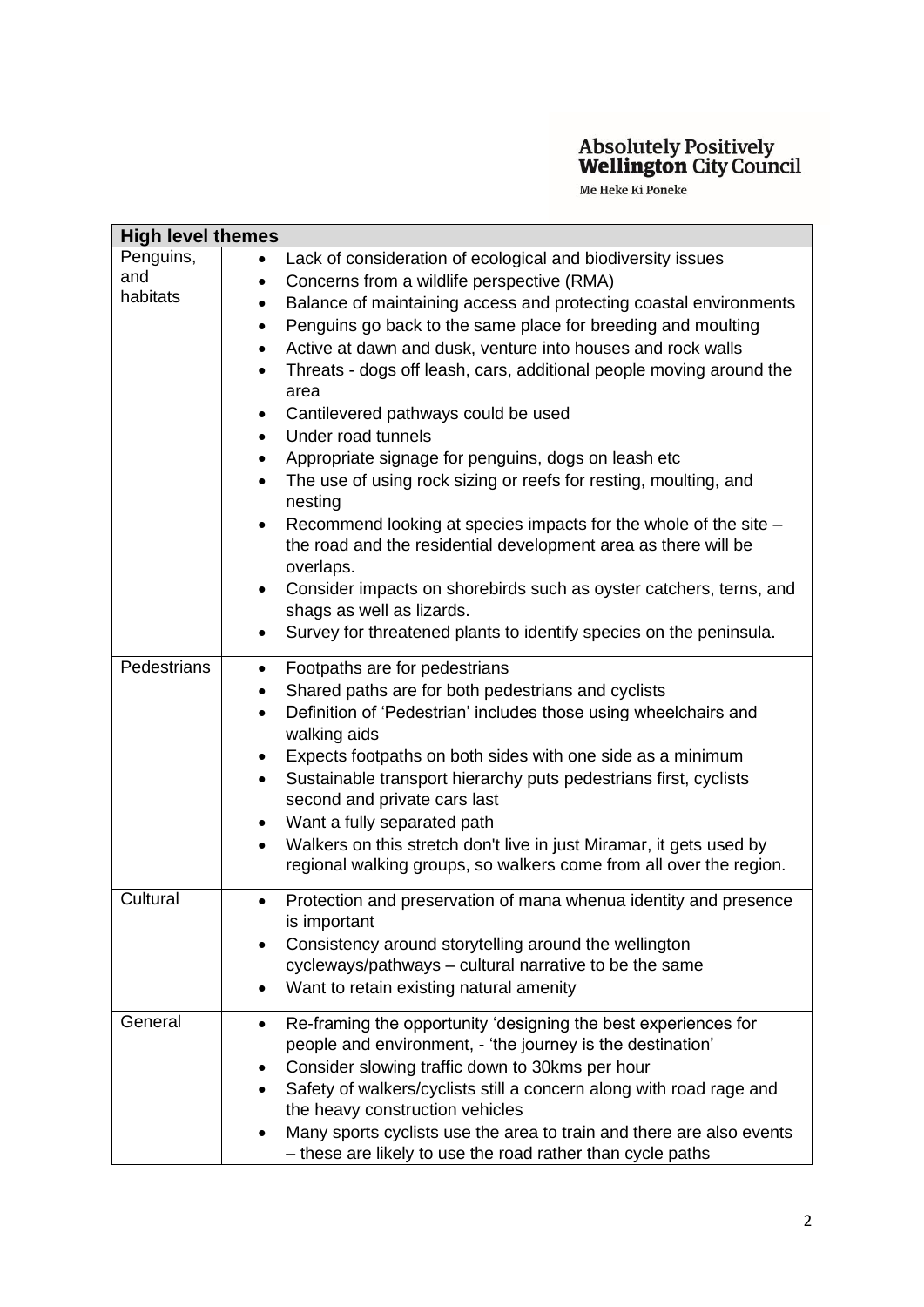| A one-way traffic lane should apply for all [modes of transport]<br>should it be brought in.                                                                                    |
|---------------------------------------------------------------------------------------------------------------------------------------------------------------------------------|
| One way traffic around the peninsula generally not supported due to<br>time- will consider one-way bridges/lanes to provide more path<br>spaces at narrow parts of the road     |
| Motorists can accommodate young children going to a specific<br>$\bullet$<br>destination and the elderly being taken 'for a Sunday Drive'. Both<br>are recreational activities. |
| Need to retain access for cars particularly for young families, elderly,<br>and people with disabilities                                                                        |
| Some people can't be cyclists                                                                                                                                                   |
| Don't forget disabled people                                                                                                                                                    |
| Not much support for a one-way option<br>$\bullet$                                                                                                                              |
| More Electric cars being used now                                                                                                                                               |
| No road access to Maupuia – so can't go up and down from Shelly<br>$\bullet$<br>Bay                                                                                             |
| As the community grows, we need to consider the volume alongside<br>increased utility/delivery vehicles, alongside more walkers, cyclist,<br>and sports activities              |
| Lighting could help with road safety and separating paths                                                                                                                       |

| <b>Questions raised:</b>                                                                                                                                                                                                                     | <b>Response:</b>                                                                                                                                                                                                                                                                                                                              |
|----------------------------------------------------------------------------------------------------------------------------------------------------------------------------------------------------------------------------------------------|-----------------------------------------------------------------------------------------------------------------------------------------------------------------------------------------------------------------------------------------------------------------------------------------------------------------------------------------------|
| Vision Zero, WCC Sustainable Transport<br>hierarchy and NZTA Pedestrian Network<br>Guidance are relevant policies/frameworks<br>- have they been considered?<br>Suggestion to revisit the Waka<br>Kotahi/NZTA Pedestrian Network<br>guidance | All of these policies/frameworks have been<br>considered for alternative options to the<br>consented option.                                                                                                                                                                                                                                  |
| Are there any reports on the ecological<br>side of things?                                                                                                                                                                                   | Ecological desktop assessments have been<br>completed that consider the marine and<br>terrestrial ecology surrounding the Shelly<br>Bay Road corridor (completed by<br>Tonkin+Taylor). Lizard surveys have been<br>commissioned (being completed by<br>Wildlands) and future ecology studies will be<br>undertaken as the project progresses. |
| Will bus stops be in the mix?                                                                                                                                                                                                                | There is not currently a bus route on Shelly<br>Bay Road and Greater Wellington Regional<br>Council have indicated that there are no<br>plans for a bus route on Shelly Bay Road in<br>the near future. However, ruling out the<br>future potential for a bus route on this<br>corridor would not be in alignment with                        |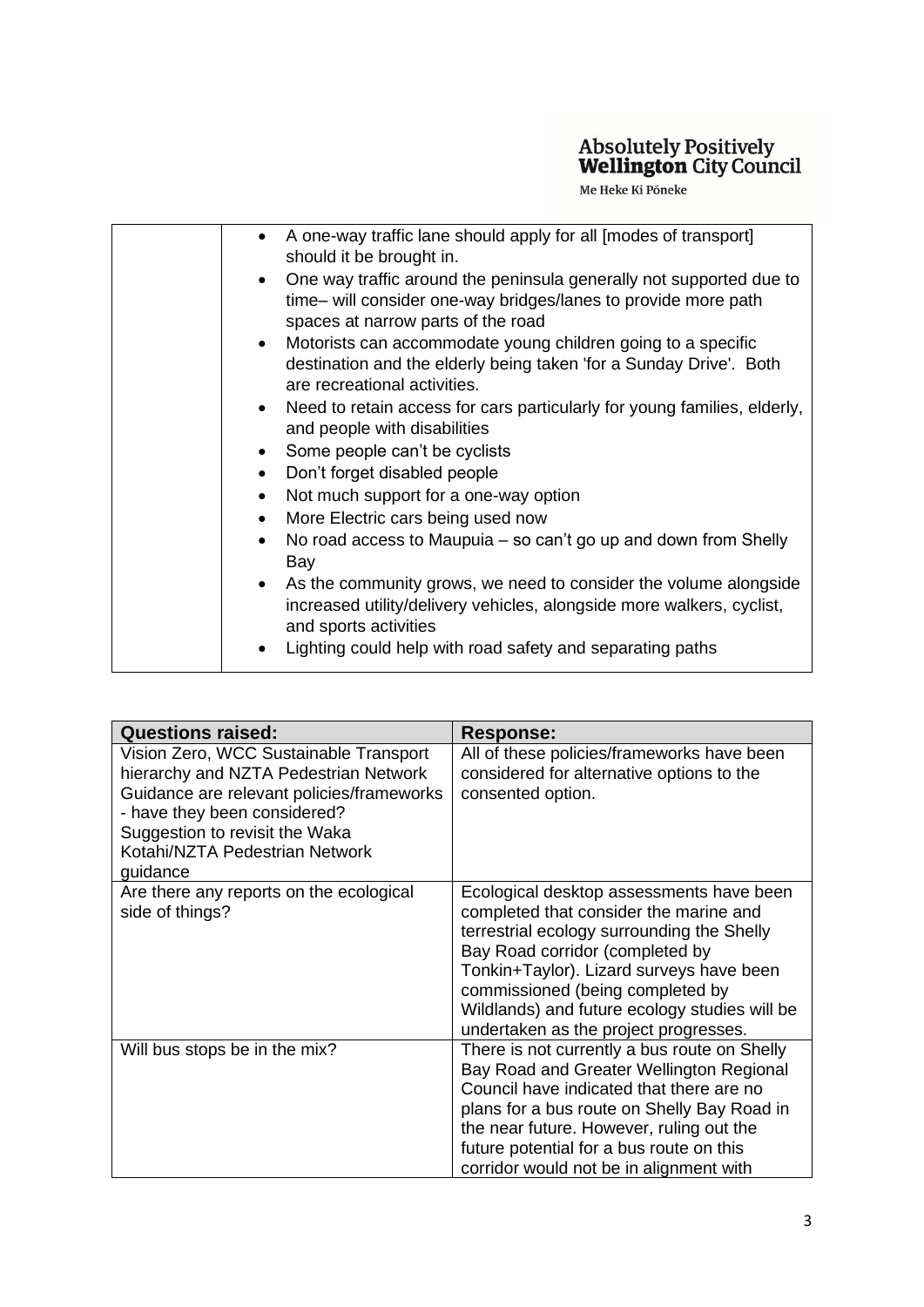|                                                                                                                                                                                | sustainable transport strategies. Therefore,<br>the alternative options (to the consented<br>option) consider ability to accommodate<br>public transport in the future.                                                                                                                                                                                                                                                                                                                                                                                                                                   |
|--------------------------------------------------------------------------------------------------------------------------------------------------------------------------------|-----------------------------------------------------------------------------------------------------------------------------------------------------------------------------------------------------------------------------------------------------------------------------------------------------------------------------------------------------------------------------------------------------------------------------------------------------------------------------------------------------------------------------------------------------------------------------------------------------------|
| Could you please give those number of<br>vehicle movements per day? Has the<br>number of people unemployed/working<br>from home given a different reading to two<br>years ago? | In February 2019 (pre-COVID), the average<br>number of vehicles per day on Shelly Bay<br>Road was 2,600. In February 2022, the<br>average number of vehicles per day was<br>2,000. In April 2019, Stantec prepared a<br>Transportation Assessment Report for the<br>Shelly Bay development, in which it was<br>estimated that the development would<br>generate an additional 3,500 vehicle trips per<br>day. With the additional trips, the future<br>expected volumes are 5,500 to 6,100<br>vehicles per day (dependent on the long-<br>term impact COVID lockdowns will have on<br>traffic movements). |
| The area covered by the road upgrade<br>stops before the residential area - what<br>happens there?                                                                             | Roading in and around the future housing<br>development will be the responsibility of the<br>developer.                                                                                                                                                                                                                                                                                                                                                                                                                                                                                                   |
| Ecology seems to focus on vegetation.<br>What about the impact on wildlife<br>(especially penguins)?                                                                           | T+T have completed a desktop ecological<br>assessment that has considered both<br>habitats and species (including lizards, birds,<br>fish, and marine mammals). Survey/count<br>work on lizards has commenced and Council<br>will continue to work with Places for<br>Penguins in terms of penguin habitats in the<br>area.                                                                                                                                                                                                                                                                               |
| Is there a percentage of how much impact<br>ecological factors could be affected from<br>widening between the suggested<br>parameters                                          | The effect has not yet been quantified. This<br>will be explored as the project progresses.                                                                                                                                                                                                                                                                                                                                                                                                                                                                                                               |
| What do you mean by 'separated' path?                                                                                                                                          | A separated path is a shared path that is<br>segregated by modes: there is a designated<br>space for pedestrians and a designated<br>space for cyclists (and other fast users, such<br>as people using scooters). An example of a<br>separated path is the new path that's been<br>built on the northern section of Evans Bay<br>Parade.                                                                                                                                                                                                                                                                  |
| Is parking is considered in this modelling?                                                                                                                                    | Yes, parking impacts and opportunities are<br>being considered.                                                                                                                                                                                                                                                                                                                                                                                                                                                                                                                                           |
| For options that use both sides of the road<br>for pedestrians, were there safe crossings<br>involved?                                                                         | The project is currently at high-level<br>optioneering stage, so crossing types and<br>locations have not yet been considered in<br>detailed. However, safe crossing points are<br>important for creating a good pedestrian                                                                                                                                                                                                                                                                                                                                                                               |